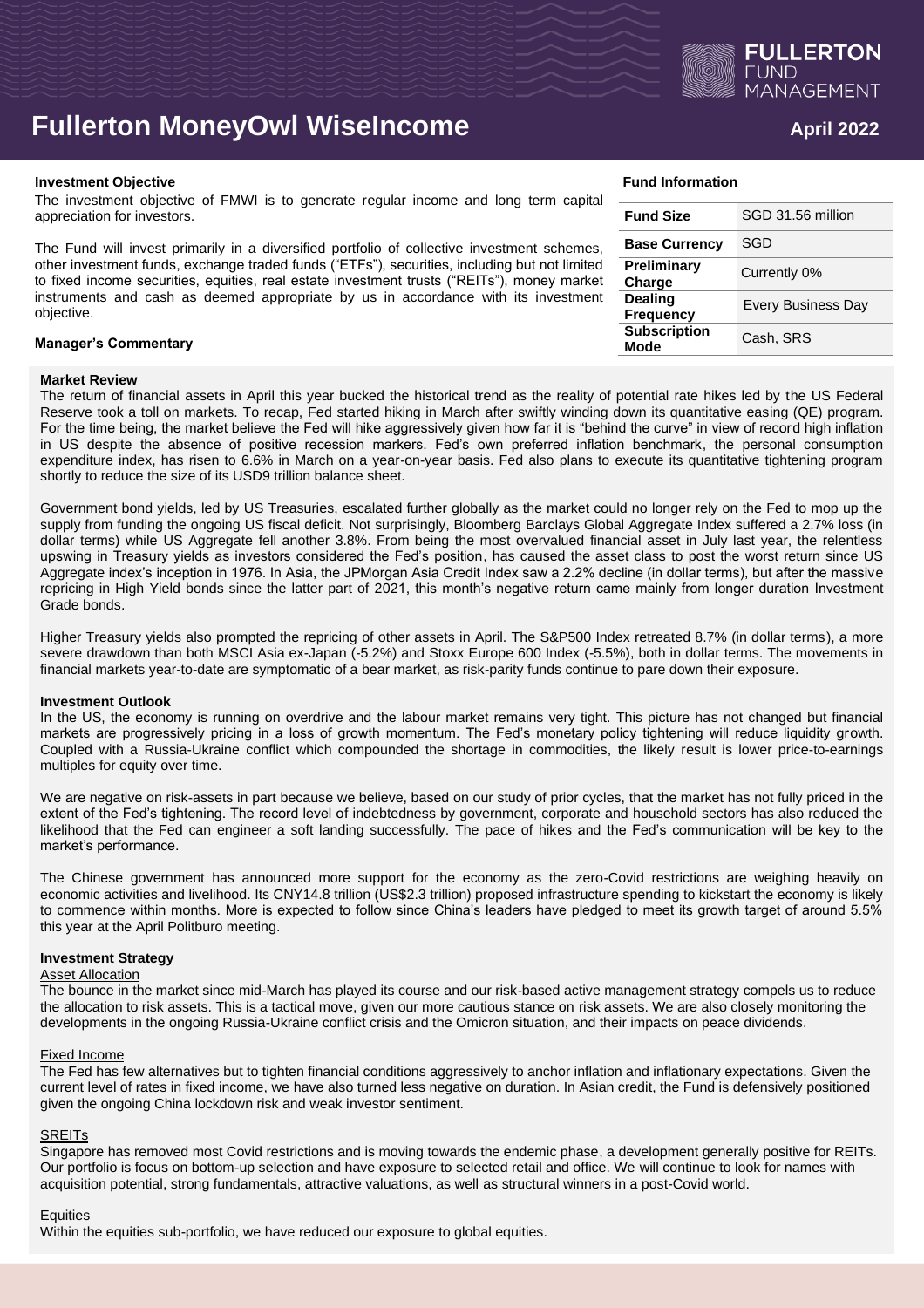# **Performance (%)**

|                           | $\mid$ mth | 3 mths  | 6 mths  | vear    | 3 vears                  | 5 years                  | <b>Since</b><br><b>Inception</b> |
|---------------------------|------------|---------|---------|---------|--------------------------|--------------------------|----------------------------------|
| <b>R-SGD</b> (bid-to-bid) | $-2.24$    | $-0.87$ | $-5.02$ | $-3.37$ | $\overline{\phantom{0}}$ | $\overline{\phantom{0}}$ | $-2.29$                          |
| R1-SGD (bid-to-bid)       | $-2.24$    | $-0.87$ | $-5.02$ | $-3.37$ | $\overline{\phantom{0}}$ | $\overline{\phantom{0}}$ | $-2.29$                          |

Returns are calculated on a single pricing basis with net dividends and distributions (if any) reinvested. Returns more than a year are annualised. Preliminary charge is currently waived.

# **Asset Allocation (%)**<sup>1</sup>

| Equities                  | 25.5 |
|---------------------------|------|
| <b>REITS</b>              | 32.0 |
| Fixed Income              | 36.5 |
| Cash and cash equivalents | 6.0  |

# **Regional Exposure (%)**<sup>1</sup>

| Singapore               | 48.0 |
|-------------------------|------|
| Developed Markets       | 26.4 |
| <b>Emerging Markets</b> | 25.6 |

# **Fixed Income Sector Exposure (%)**<sup>1</sup>

| Government                    | 29.0 |
|-------------------------------|------|
| Financials                    | 28.0 |
| <b>Real Estate</b>            | 9.6  |
| Energy                        | 7.5  |
| Industrials                   | 5.9  |
| Utilities                     | 4.8  |
| Materials                     | 4.5  |
| <b>Consumer Discretionary</b> | 4.0  |
| <b>Communication Services</b> | 3.4  |
| Information Technology        | 2.1  |
| <b>Health Care</b>            | 0.7  |
| <b>Consumer Staples</b>       | 0.4  |

# Top 5 Holdings (Equities, REITs, % of NAV) Fund Statistics

| Vanguard FTSE Developed World ETF      | 11.6 |
|----------------------------------------|------|
| Amundi Prime Global ETF                | 11.3 |
| CapitaLand Integrated Commercial Trust | 8.6  |
| Ascendas Real Estate Investment Trust  | 5.8  |
| Frasers Logistics & Commercial Trust   | 35   |

# **Top 5 Holdings (Fixed Income, % of NAV)**

| Singapore Government 2.875% Sep 2030         | 6.3 |
|----------------------------------------------|-----|
| Singapore Government 1.625% Jul 2031         | 2.4 |
| Keppel Corp Ltd 2.459% Jun 2025              | 0.5 |
| Overseas- Chinese Banking 1.832% Sep<br>2030 | 0 4 |
| Singapore Government 2.875% Jul 2029         | 04  |

| <b>Fixed Income</b>                |           |
|------------------------------------|-----------|
| Duration                           | 5.4 years |
| Average Credit Rating <sup>2</sup> | A-        |
| Yield-to-Worst <sup>3</sup>        | 4.5%      |
| <b>S-REITs</b>                     |           |
| Dividend Yield                     | 4.9%      |
| Price to Book                      | 1.1x      |
| Price to Earnings                  | 15.0 $x$  |